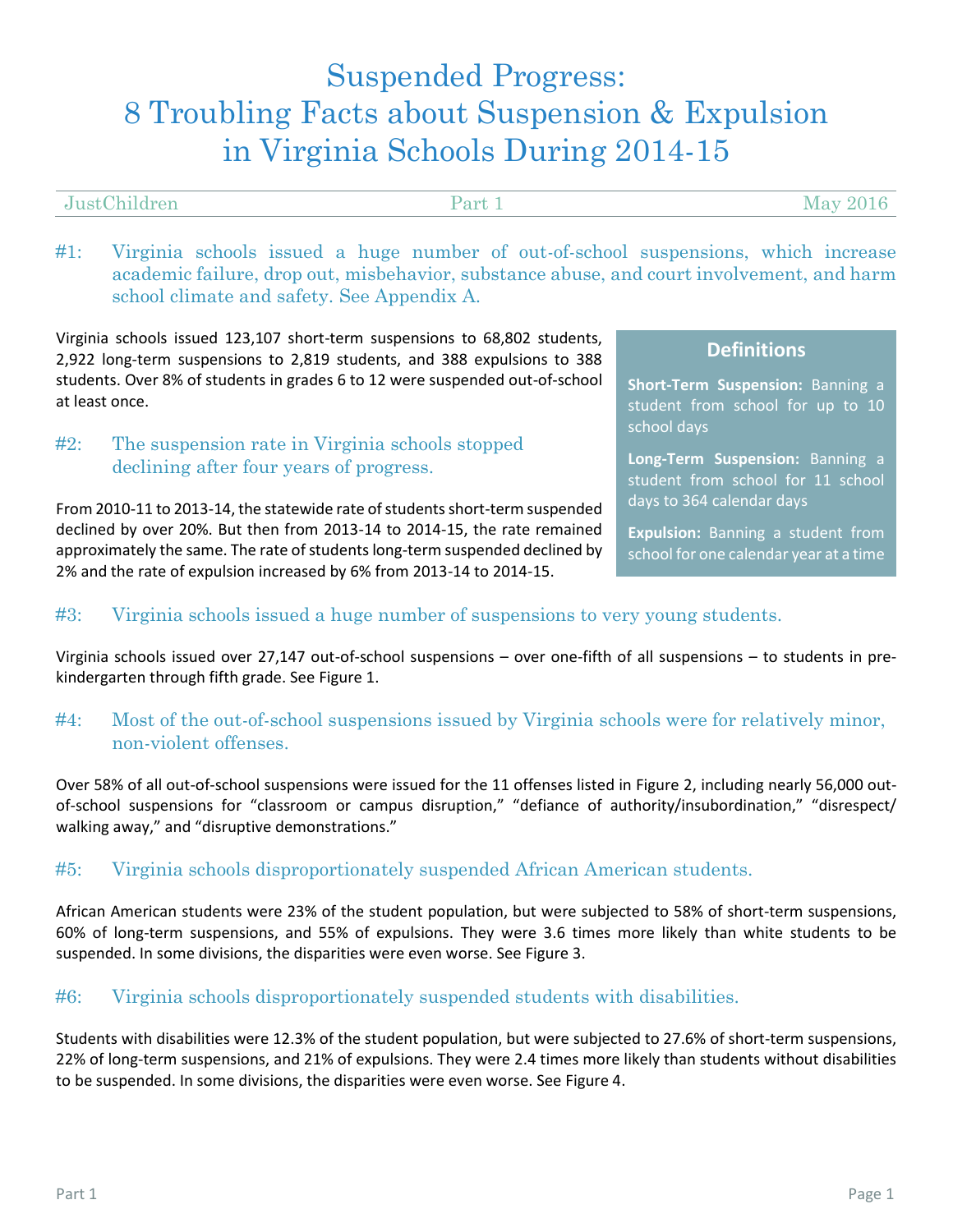# #7: Certain school divisions have high suspension rates year after year after year.

Eighteen school divisions were among the 25 Virginia divisions with the highest rates of students short-term suspended each of the past five school years. See Figure 5. Moreover, 15 divisions long-term suspended at least 20 students and 7 divisions expelled at least 10 students each of the last five school years. See Figures 6 and 7.

# #8: We do not even know the half of it.

These data do not include the other ways that Virginia students are removed from the mainstream classroom, including in-school suspensions, bus suspensions, reassignments to alternative programs, and arrests.

| r<br>''<br>ο |
|--------------|
|--------------|

| <b>Grade</b>                  | Pre-K |       |       |       |       |       |       |
|-------------------------------|-------|-------|-------|-------|-------|-------|-------|
| <b>Short-Term Suspensions</b> | 295   | 3,130 | 3,900 | 3,834 | 4,589 | 5,279 | 5,930 |
| <b>Long-Term Suspensions</b>  | 10    | ∸∸    | 20    | 18    | 34    | 56    | 50    |

#### Figure 2

| <b>Offense</b>                                                          | <b>Out-of-School Suspensions</b> |
|-------------------------------------------------------------------------|----------------------------------|
| "Attendance"                                                            | $\geq 670$                       |
| "Cellular Telephones"                                                   | $\geq 2,119$                     |
| "Classroom or Campus Disruption"                                        | 15,213                           |
| "Defiance of Authority/Insubordination"                                 | 18,582                           |
| "Disrespect/Walking Away"                                               | 7,865                            |
| "Disruptive Demonstrations"                                             | 14,323                           |
| "Inappropriate Personal Property (food/beverage, clothing, toys, etc.)" | $\geq 509$                       |
| "Minor Insubordination"                                                 | $\geq 4,130$                     |
| "Tobacco"                                                               | $\geq 889$                       |
| "Tobacco Possession"                                                    | $\geq 830$                       |
| "Using Obscene/Inappropriate Language/Gestures"                         | 8,844                            |
| <b>Total</b>                                                            | 73,974                           |



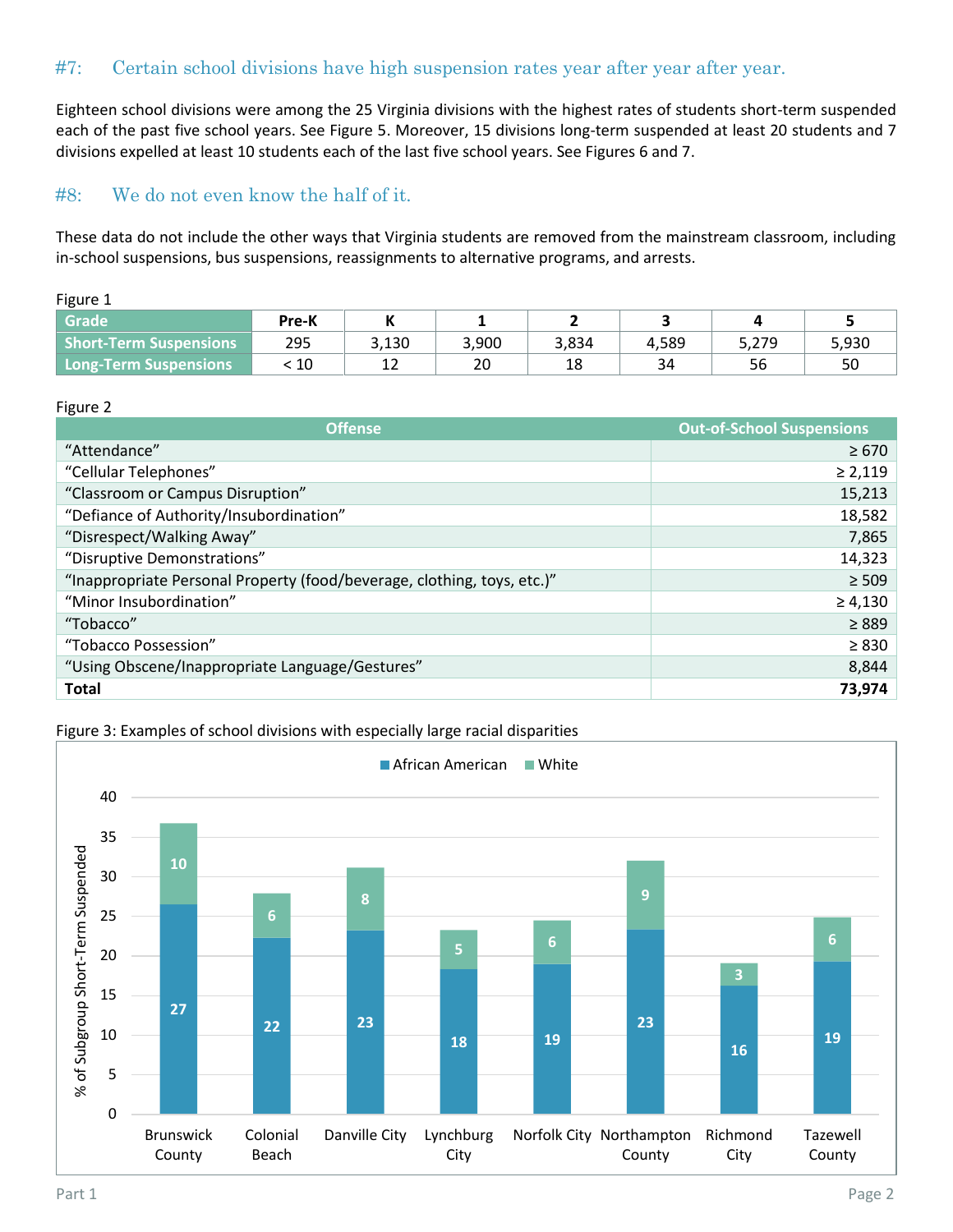

#### Figure 4: Examples of school divisions with especially large disability disparities

Figure 5: Percent of students short-term suspended in the 18 divisions that were among the 25 Virginia divisions with the highest rates of students short-term suspended each of the last five school years

| <b>Division</b>           | 2010-11 | 2011-12 | 2012-13 | 2013-14 | 2014-15 |
|---------------------------|---------|---------|---------|---------|---------|
| <b>Brunswick County</b>   | 15%     | 19%     | 18%     | 20%     | 23%     |
| <b>Cumberland County</b>  | 12%     | 16%     | 15%     | 12%     | 10%     |
| <b>Danville City</b>      | 21%     | 20%     | 21%     | 18%     | 18%     |
| <b>Franklin City</b>      | 17%     | 16%     | 15%     | 12%     | 16%     |
| <b>Greensville County</b> | 16%     | 17%     | 15%     | 10%     | 11%     |
| <b>Hampton City</b>       | 12%     | 13%     | 12%     | 10%     | 13%     |
| <b>Hopewell City</b>      | 12%     | 11%     | 11%     | 12%     | 12%     |
| <b>Lynchburg City</b>     | 18%     | 17%     | 16%     | 13%     | 12%     |
| <b>Mecklenburg County</b> | 12%     | 16%     | 18%     | 14%     | 17%     |
| <b>Newport News City</b>  | 14%     | 12%     | 12%     | 12%     | 11%     |
| <b>Norfolk City</b>       | 16%     | 16%     | 13%     | 12%     | 14%     |
| <b>Petersburg City</b>    | 20%     | 22%     | 22%     | 21%     | 20%     |
| Portsmouth City           | 11%     | 13%     | 12%     | 14%     | 15%     |
| <b>Richmond City</b>      | 17%     | 15%     | 15%     | 16%     | 13%     |
| <b>Roanoke City</b>       | 13%     | 14%     | 12%     | 11%     | 11%     |
| <b>Southampton County</b> | 15%     | 17%     | 16%     | 14%     | 14%     |
| <b>Surry County</b>       | 17%     | 16%     | 14%     | 14%     | 14%     |
| <b>Sussex County</b>      | 14%     | 23%     | 25%     | 17%     | 15%     |